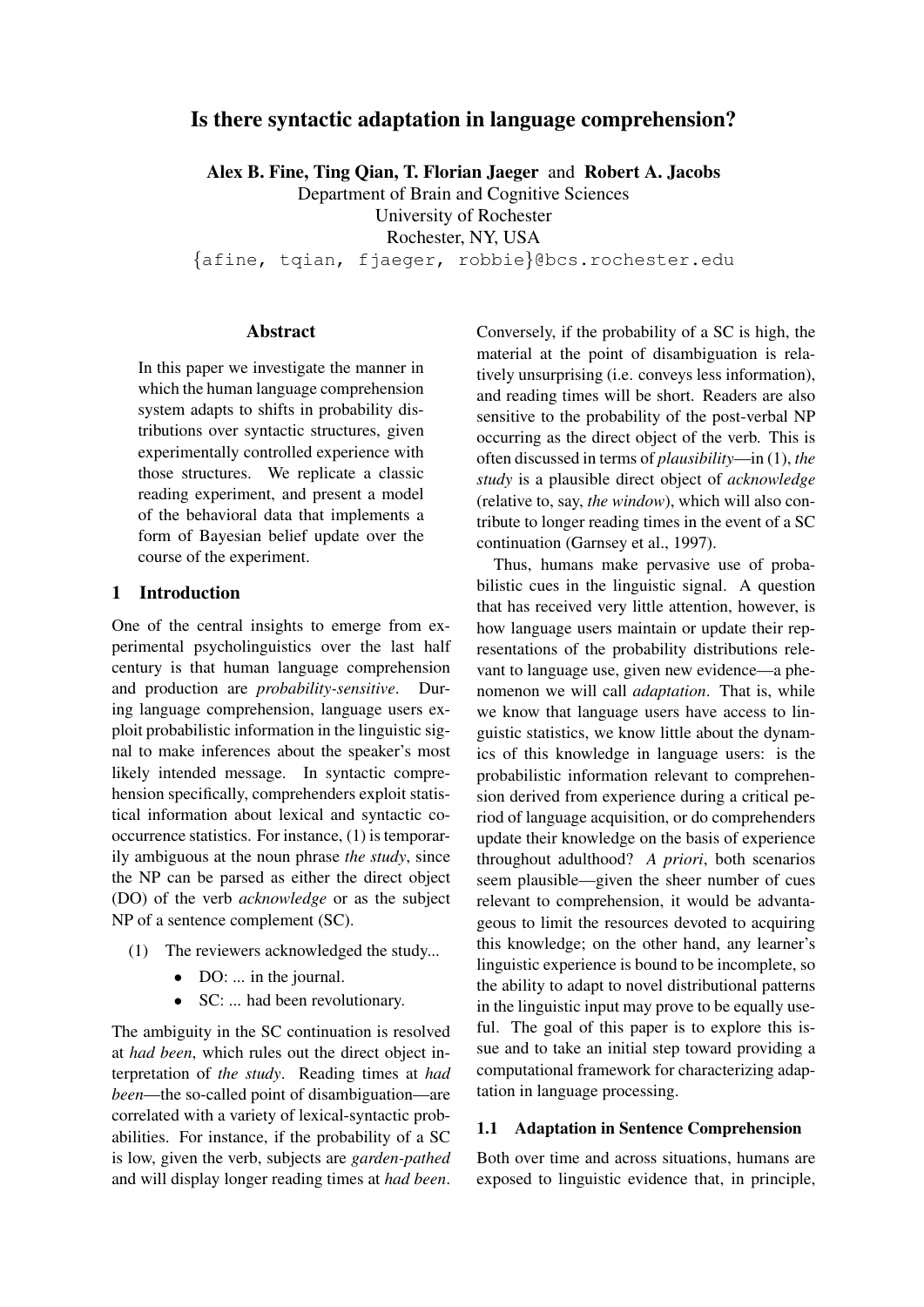ought to lead to shifts in our representations of the relevant probability distributions. An efficient language processing system is expected to take new evidence into account so that behavior (decisions during online production, predictions about upcoming words, etc.) will be guided by accurate estimates of these probability distributions. At least at the level of phonetic perception and production, there is evidence that language users quickly adapt to the statistical characteristics of the ambient language. For instance, over the course of a single interaction, the speech of two interlocutors becomes more acoustically similar, a phenomenon known as spontaneous phonetic imitation (Goldinger, 1998). Perhaps even more strikingly, Clayards et al. (2008) demonstrated that, given a relatively small number of tokens, comprehenders shift the degree to which they rely on an acoustic cue as the *variance* of that cue changes, reflecting adaptation to the distributions of probabilistic cues in speech perception.

At the level of syntactic processing, belief update/adaptation has only recently been addressed (Wells et al., 2009; Snider and Jaeger, in prep). In this study, we examine adaptation at the level of syntactic comprehension. We provide a computational model of short- to medium-term adaptation to local shifts in the statistics of the input. While the Bayesian model presented can account for the behavioral data, the quality of the model depends on how control variables are treated. We discuss the theoretical and methodological implications of this result.

Section 2 describes the behavioral experiment, a slight modification of the classic reading experiment reported in Garnsey et al. (1997). The study reported in section 3 replicates the basic findings of (Garnsey et al., 1997). In sections 4 and 5 we outline a Bayesian model of syntactic adaptation, in which distributions over syntactic structures are updated at each trial based on the evidence in that trial, and discuss the relationship between the model results and control variables. Section 6 concludes.

# 2 Behavioral Experiment

### 2.1 Participants

Forty-six members of the university community participated in a self-paced reading study for payment. All were native speakers of English with normal or corrected to normal vision, based on self-report.

### 2.2 Materials

Subjects read a total of 98 sentences, of which 36 were critical items containing DO/SC ambiguities, as in (1). These 36 sentences comprise a subset of those used in Garnsey et al. (1997). The stimuli were manipulated along two dimensions: first, verbs were chosen such that the conditional probability of a SC, given the verb, varied. In Garnsey et al. (1997), this conditional probability was estimated from a norming study, in which subjects completed sentence fragments containing DO/SC verbs (e.g. *the lawyer acknowledged...*). We adopt standard psycholinguistic terminology and refer to this conditional probability as SC-bias. The verbs used in the critical sentences in Garnsey et al. (1997) were selected to span a wide range of SC-bias values, from .01 to .9. Each sentence contained a different DO/SC verb. In addition to SCbias, half of the sentences presented to each subject included the complementizer *that*, as in (2).

(2) The reviewers acknowledged that the study had been revolutionary.

Sentences with a complementizer were included as an unambiguous baseline (Garnsey et al. 1997). The presence of a complementizer was counterbalanced, such that each subject saw half of the sentences with a complementizer and all sentences occurred with and without a complementizer equally often across subjects. All of the critical sentences contained a SC continuation. The 36 critical items were interleaved with 72 fillers that included simple transitives and intransitives.

# 2.3 Procedure

Subjects read critical and filler sentences in a selfpaced moving window display (Just et al., 1982), presented using the Linger experimental presentation software (Rohde, 2005). Sentences were presented in a noncumulative word-by-word selfpaced moving window. At the beginning of each trial, the sentence appeared on the screen with all non-space characters replaced by a dash. Using their dominant hands, subjects pressed the space bar to view each consecutive word in the sentence. Durations between space bar presses were recorded. At each press of the space bar, the currently-viewed word reverted to dashes as the next word was converted to letters. A yes/no com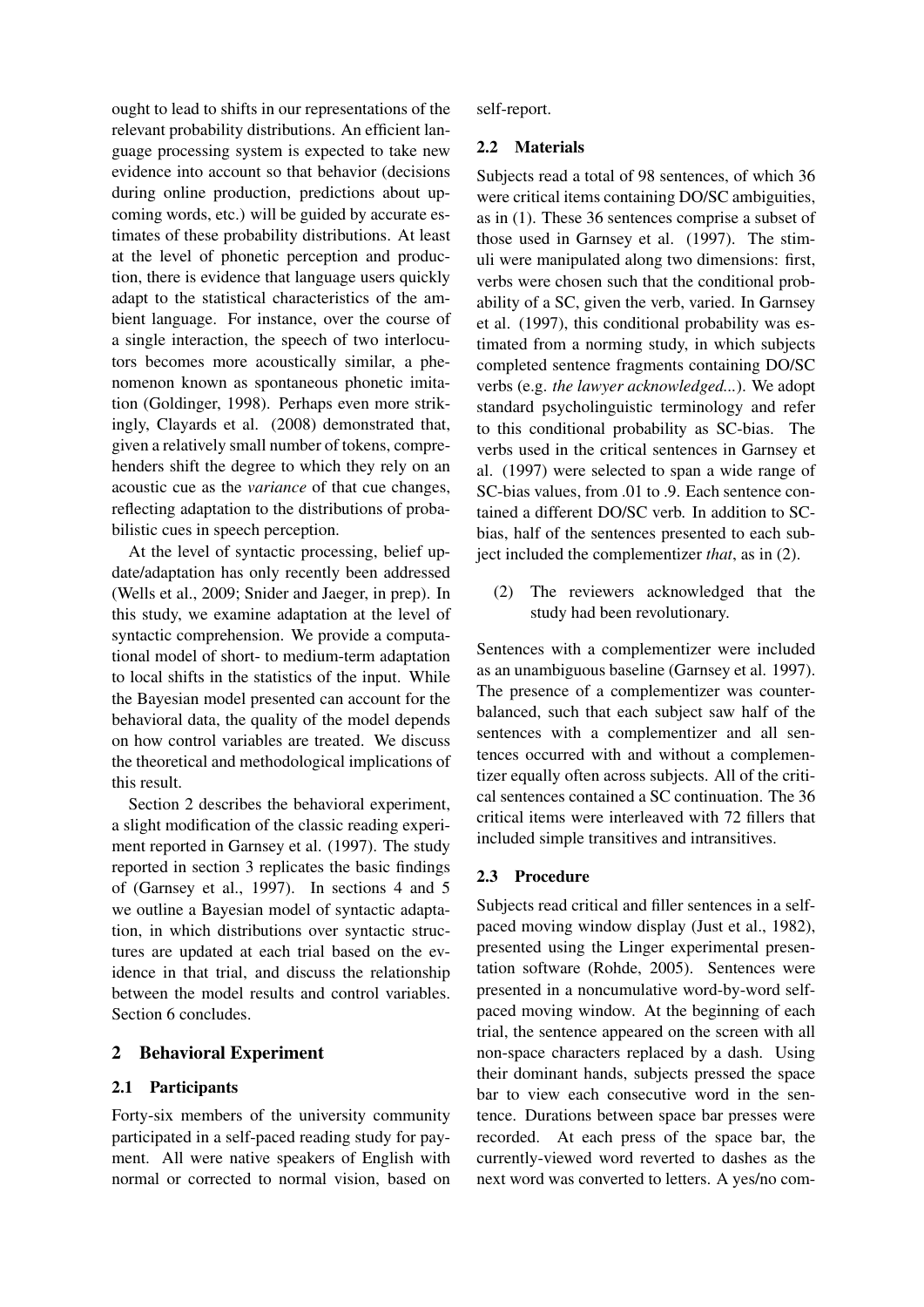prehension question followed all experimental and filler sentences.

# 2.4 Analysis

In keeping with standard procedure, we used length-corrected residual per-word reading times as our dependent measure. Following Garnsey et al. (1997), we define the point of disambiguation in the critical sentences as the two words following the post-verbal NP (e.g. *had been* in (1) and (2)). All analyses reported here were conducted on residual reading times at this region. For a given subject, residual reading times more than two standard deviations from that subject's mean residual reading time were excluded.

# 3 Study 1

Residual reading times at the point of disambiguation were fit to a linear mixed effects regression model. This model included the full factorial design (i.e. all main effects and all interactions) of logged SC-bias (taken from the norming study reported in Garnsey et al. 1997) and complementizer presence. Additionally, the model included random intercepts of subject and item. This was the maximum random effect structure justified by the data, based on comparison against more complex models.1 All predictors in the model were centered at zero in order to reduce collinearity. P-values reported in all subsequent models were calculated using MCMC sampling (where  $N =$ 10,000).

### 3.1 Results

This model replicated the findings reported by Garnsey et al. (1997). There was a significant main effect of complementizer presence ( $\beta$  =  $-3.2, t = -2.5, p < .05$ )—reading times at the point of disambiguation were lower when the complementizer was present. Additionally, there was a significant two-way interaction between complementizer presence and logged SCbias ( $\beta = 3.0, t = 2.5, p < .05$ )—SC-bias has a stronger negative correlation with reading times in the disambiguating region when the complementizer is *absent*, as expected. Additionally, Garnsey et al. (1997) found a main effect of SC-bias. For us, this main effect did not reach significance  $(\beta = -1.2, t = -1.11, p = .5)$ , possibly owing to the fact that we tested a much smaller sample than Garnsey et al. (1997) (51 compared to 82 participants).

# 4 Study 2: Bayesian Syntactic Adaptation

Reading times at the point of disambiguation in these stimuli reflect, among other things, subjects' estimates of the conditional probability  $p(SC|verb)$  (Garnsey et al. 1997), which we have been calling SC-bias. Thus, we model the task facing subjects in this experiment as one of Bayesian inference, where subjects are, when reading a sentence containing the verb  $v_i$ , inferring a posterior probability  $P(SC|v_i)$ , i.e. the probability that a sentence complement clause will follow a verb  $v_i$ . According to Bayes rule, we have:

$$
p(SC|v_i) = \frac{p(v_i|SC)p(SC)}{p(v_i)}\tag{1}
$$

In Equation (1), we use the relative frequency of  $v_i$  (estimated from the British National Corpus) as the estimate for  $p(v_i)$ . The first term in the numerator,  $p(v_i|SC)$ , is the likelihood, which we estimate by using the relative frequency of  $v_i$  among all verbs that can take a sentence complement as their argument. These values are taken from the corpus study by Roland et al. (2007). Roland et al. (2007) report, among other things, the number of times a SC occurs as the argument of roughly 200 English verbs. These values are reported across a number of corpora. We use the values from the BNC to compute  $p(v_i|SC)$ .

The prior probability of a sentence complement clause,  $p(SC)$ , is the estimate of interest in this study. We hypothesize that, under the assumptions of the current model, subjects update their estimate for  $p(SC)$  based on the evidence presented in each trial. As a result, the posterior probability varies from trial to trial, not only because the verb used in each stimulus is different, but also because the belief about the probability of a sentence complement is being updated based on the evidence in each trial. We employ the beta-binomial model to simulate this updating process, as described next.

#### 4.1 Belief Update

We adopt an online training paradigm involving an ideal observer learning from observations. After observing a sentence containing a DO/SC verb,

<sup>&</sup>lt;sup>1</sup>For a detailed description of the procedure used, see http://hlplab.wordpress.com/2009/05/14/random-effectshould-i-stay-or-should-i-go/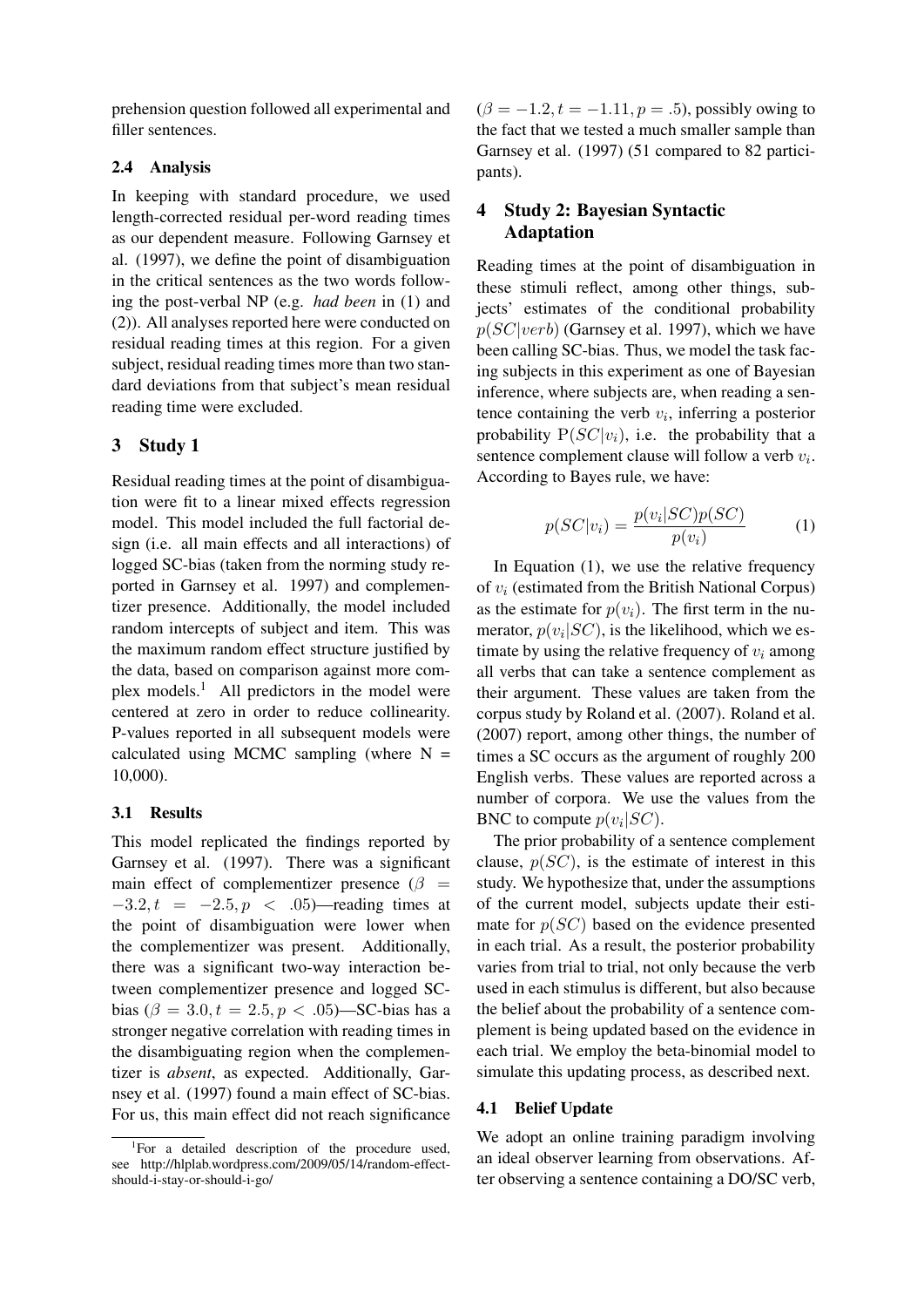we predict that subjects will update both the likelihood  $p(v_i|SC)$  for that verb, as well as the probability  $p(SC)$ . Because each verb occurs only once for a given subject, the effect of updating the first quantity is impossible to measure in the current experimental paradigm. We therefore focus on modeling how subjects update their belief of  $p(SC)$ from trial to trial.

We make the simplifying assumption that the only possible argument that DO/SC verbs can take is either a direct object or a sentence complement clause. Further, subjects are assumed to have an initial belief about how probable a sentence complement is, on a scale of 0 to 1. Let  $\theta$  denote this probability estimate, and  $p(\theta)$  the strength of this estimate. From the perspective of an ideal observer,  $p(\theta)$  will go up for  $\theta > 0.5$  when a DO/SC verb is presented with a sentence complement as its argument. This framework assumes that subjects do not compute  $\theta$  by merely relying on frequency (otherwise,  $\theta$  will be simply the ratio between SC and DO structures in a block of trials), but they have a distribution  $P(\theta)$ , where each possible estimate of  $\theta$  is associated with a probability indicating the confidence on that estimate. In order to make our results comparable to existing models, however, we use the expected value of  $P(\theta)$  in each iteration of training as point estimates. Therefore, for one subject, we have 36 estimated  $\theta$  values, each corresponding to the changed belief after seeing a sentence containing SC in an experiment of 36 trials. Because none of the filler items included DO/SC verbs, we assume that filler trials have no effect on subjects' estimates of  $P(\theta)$ .

Since all stimuli in our experiment have the SC structure, the general expectation is the distribution  $P(\theta)$  will shift towards the end where  $\theta = 1$ . Our belief update model tries to capture the shape of this shift during the course of the experiment. Using Bayesian inference, we can describe the updating process as the following, where  $\theta_i$  represents a particular belief of the value  $\theta$ .

$$
p(\theta = \theta_i | obs.) = \frac{p(obs.|\theta = \theta_i)p(\theta = \theta_i)}{p(obs.)}
$$

$$
= \frac{p(obs.|\theta = \theta_i)p(\theta = \theta_i)}{\int_0^1 p(obs.|\theta)p(\theta) d\theta}
$$
(2)

This posterior probability is hypothesized to reflect how likely a subject would consider the prob-

ability of SC to be  $\theta_i$  after being exposed to one experimental item. We discretized  $\theta$  to 100 evenly spaced  $\theta_i$  values, ranging from 0 to 1. Thus, the denominator can be calculated by marginalizing over the 100  $\theta_i$  values. The two terms in the numerator in Equation (2) are estimated in the following manner.

**Likelihood function**  $p(obs.|\theta = \theta_i)$  is modeled by a binomial distribution, where the parameters are  $\theta_i$  (the probability of observing a SC clause) and  $1 - \theta_i$  (the probability of observing a direct object), and where the outcome is the experimental item presented to the subject. Therefore:

$$
p(obs.|\theta = \theta_i) = \frac{(n_{sc} + n_{do})!}{n_{sc}! n_{do}!} \theta_i^{n_{sc}} (1 - \theta_i)^{n_{do}}
$$
\n(3)

In the current experiment,  $n_{do}$  is always 0 since all stimuli contain the SC argument. In addition, between-trial reading time differences are modelled at one item a step for each subject so that  $n_{sc}$ is always 1 in each trial. It is in theory possible to set  $n_{sc}$  to other numbers.

The prior In online training, the posterior of the previous iteration is used as the prior for the current one. Nevertheless, the prior  $p(\theta = \theta_i)$  for the very first iteration of training needs to be estimated. Here we assume a beta distribution with parameters  $\alpha$  and  $\beta$ . The probability of the prior then is:

$$
p(\theta = \theta_i) = \frac{\theta_i^{\alpha - 1} (1 - \theta_i)^{\beta - 1}}{B(\alpha, \beta)}
$$

Intuitively,  $\alpha$  and  $\beta$  capture the number of times subjects have observed the SC and DO outcomes, respectively, before the experiment. In the context of our research, this model assumes that subjects' beliefs about  $p(SC)$  and  $p(DO)$  are based on  $\alpha-1$ observations of SC and  $\beta - 1$  observations of DO prior to the experiment.

The values of the parameters of the beta distribution were obtained by searching through the parameter space with an objective function based on the Bayesian information criterion (BIC) score of a regression model containing the log of the posterior computed using the updated prior  $p(SC)$ , complementizer presence, and the two-way interaction. The BIC (Schwarz, 1978) is a measure of model quality that weighs the models empirical coverage against its parsimony  $(BIC = 2ln(\mathcal{L}) +$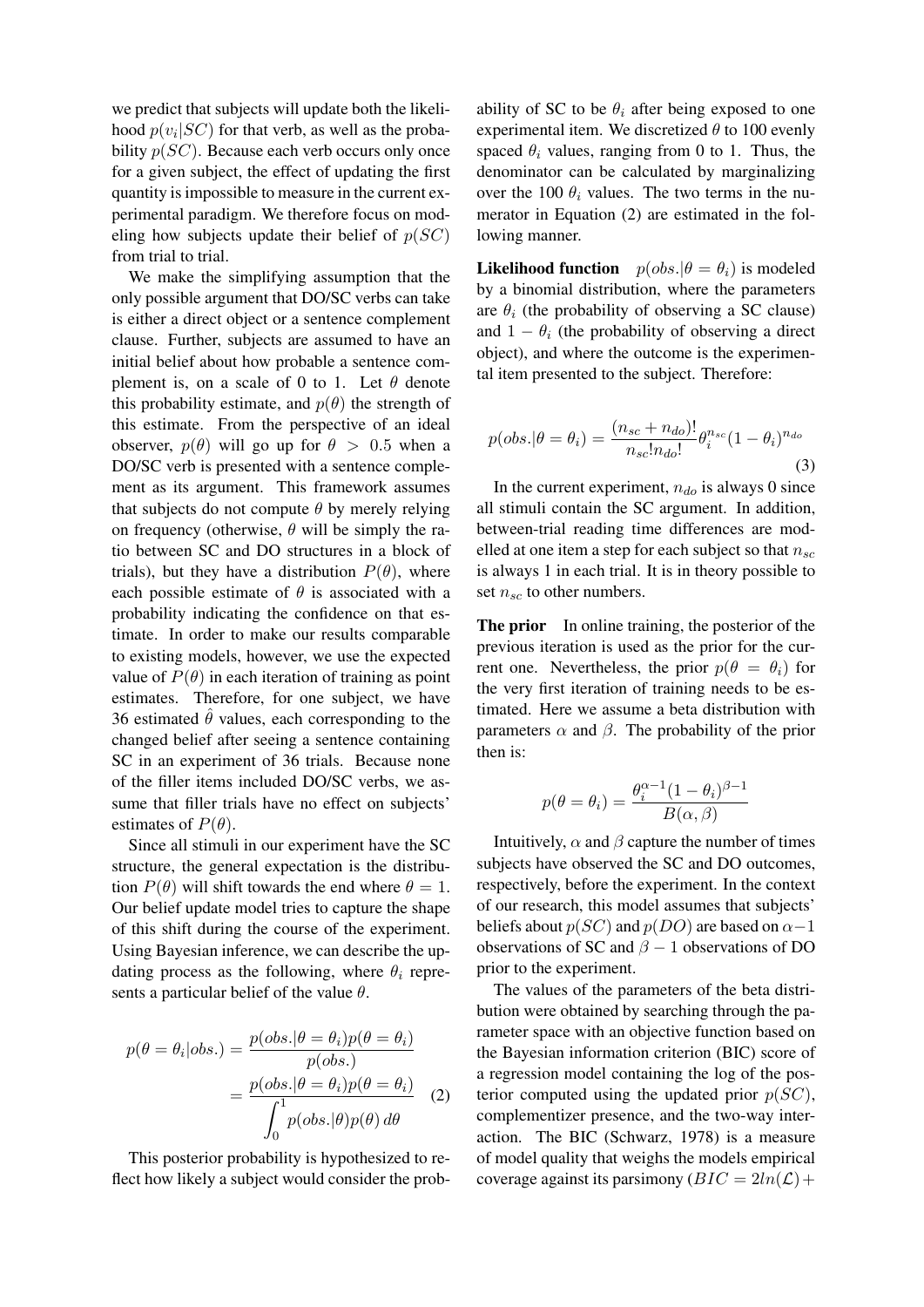$k * ln(n)$ , where k is the number of parameters in the model, n the number of data points, and  $\mathcal{L}$  is the models data likelihood). Smaller BIC indicate better models. The  $\alpha$  and  $\beta$  values yielding the lowest BIC score are used.

In estimating  $\alpha$  and  $\beta$ , we considered all pairs of non-negative integers such that both values were below 1000. The values of  $\alpha$  and  $\beta$  used here were 1 and 177, respectively. These values do not imply that subjects have seen only 1 SC and 177 DOs prior to the experiment, but that only this many observations inform subjects' prior beliefs about this distribution. The relationship between the choice of the parameters of the beta distribution,  $\alpha$  and  $\beta$ , and the BIC of the model used in the parameter estimation is shown in Figure 1.



Figure 1: The relationship between the BIC of the model used in the parameter estimation step and values of  $\alpha$  and  $\beta$  in the beta distribution

Because we model subjects' estimates of  $p(SC|v_i)$  in terms of Bayesian inference, with a continuously updated prior,  $p(SC)$ , the value of  $p(SC|v_i)$  depends, in our model, on both verbspecific statistics (i.e. the likelihood  $p(v_i|SC)$  and the probability of the verb  $p(v_i)$  and the point in the experiment at which the trial containing that verb is encountered. We can visualize this relationship in Figure 2, which shows the values given by the model of  $p(SC|v_i)$  for four particular different verbs, depending on the point in the experiment at which the verb is seen.

The approach we take is hence fundamentally



Figure 2: The relationship, for four of the verbs, between the value of  $p(SC|v_i)$  given by the model as a function of *when* in the experiment  $v_i$  is encountered

different from the approach commonly taken in psycholinguistics, which is to use static estimates of quantities such as  $p(SC|v_i)$  derived from corpora or norming studies.

### 4.2 Analysis

To test whether the model-derived values of  $p(SC|v_i)$  are a good fit for the behavioral data, we fit residual reading times at the point of disambiguation using linear mixed effects regression. The model included main effects of  $p(SC|v_i)$ —as given by the model just described—and complementizer presence, as well as the two-way interaction between these two predictors. Additionally, there were random intercepts of subject and item.  $p(SC|v_i)$  was logged and centered at zero.

### 4.3 Results

There was a highly significant main effect of the posterior probability  $p(SC|v_i)$  yielded by the beta-binomial model ( $\beta = -40, t = -21.2, p <$ .001), as well as a main effect of complementizer presence  $(-4.5, t = -3.7, p < .001)$ . The two-way interaction between complementizer presence and the posterior probability from the beta-binomial model did not reach significance  $(\beta = 0.5, t = .5, p > .05)$ . The reason is likely that, in the analysis presented for Study 1, we can interpret the interaction as indicating that when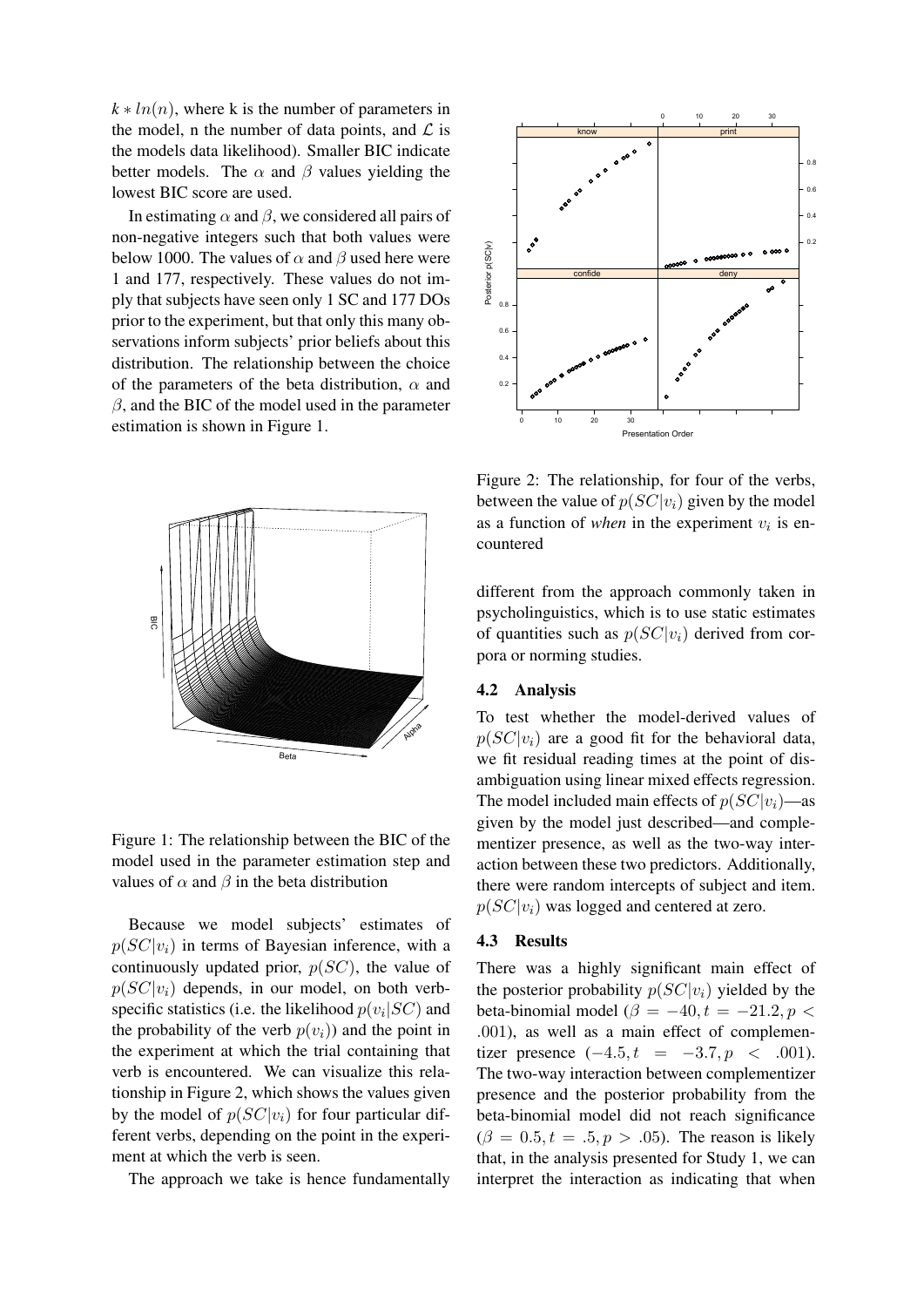SC-bias is high, the complementizer has less of an effect; in our model, the posterior probability  $p(SC|v_i)$  is both generally higher and has less variance than the same quantity when based on corpus- or norming study estimates, since the prior probability  $p(SC)$  is continuously increasing over the course of the experiment. This would have the effect of eliminating or at least obscuring the interaction with complementizer presence.

The posterior  $p(SC|v_i)$  has a much stronger negative correlation with residual reading times than the measure of SC-bias used in Study 1 ( $\beta$  =  $-40$  as opposed to  $\beta = -1.2$ ).

### 4.4 Discussion

So far, we have replicated a classic finding in the sentence processing literature (Study 1), provided evidence that subjects' estimates of the conditional probability  $p(SC|v_i)$  change based on evidence throughout the experiment, and that this process is captured well by a model which implements a form of incremental Bayesian belief update. We take this as evidence that the language comprehension system is *adaptive*, in the sense that language users continually update their estimates of probability distributions over syntactic structures.

# 5 Syntactic Adaptation vs. Motor Adaptation

The results of the model presented in section 4 are amenable to (at least) two explanations. We have hypothesized that, given exposure to new evidence about probability distributions over syntactic structures in English, subjects update their beliefs about these probability distributions, reflected in reading times—a phenomenon we refer to as syntactic adaptation. An alternative explanation, however, is one that appeals to *motor* adaptation, rather than syntactic adaptation. Specifically, it could be that subjects are simply adapting to the task—rather than to changes in syntactic distributions—as the experiment proceeds, leading to faster reading times.

We expect the effect of motor adaptation to be captured by *presentation order*, or the point in the experiment at which subjects encounter a given stimulus. In particular, we predict a negative correlation between presentation order and reading times. Unfortunately, in the current experiment, presentation order and  $p(SC|v_i)$  derived from the Beta-binomial model are positively correlated  $(r = .6)$ —the latter increases with increasing presentation order, since participants only see SC continuations. The results we observed above could hence also be due to an effect of presentation order.

The expected *shape* of a possible effect of task adaptation is not obvious. That is, it is not clear whether the relationship between presentation order and reading times will be linear. On the one hand, linearity would be the default assumption prior to theoretical considerations about the distributional properties of presentation order. On the other hand, presentation order is a lowerbounded variable, which often are distributed approximately log-normally. Additionally, it is possible that there may be a floor effect: participants may get used to having to press the space bar to advance to the next word and may quickly get faster at that procedure until RTs converge against the minimal time it takes to program the motor movement to press the space bar. Such an effect would likely lead to an approximately log-linear effect of presentation order.

We test for an effect of motor adaptation by examining the effect of presentation order on reading times, comparing the effect of linear and logtransformed presentation order.

# 5.1 Controlling for Presentation Order in the Beta-binomial model

We test for separate effects of syntactic adaptation and motor adaptation by conducting stepwise regressions with two models containing the full factorial design of the Beta-binomial posterior, complementizer presence, and, for the first model, a linear effect of presentation order and, for the second model, log-transformed presentation order. We conducted stepwise regressions using backward elimination, starting with all predictors and removing non-significant predictors (i.e.  $p > .1$ ), one at a time, until all non-significant predictors are deleted.

For both the model including a linear effect of presentation order and a model including logtransformed presentation order, the final models resulting from the stepwise regression procedure included only main effects of complementizer presence and log presentation order. These models are summarized in Figure 1, which includes coefficient-based tests for significance of each of the predictors (i.e. whether the coefficient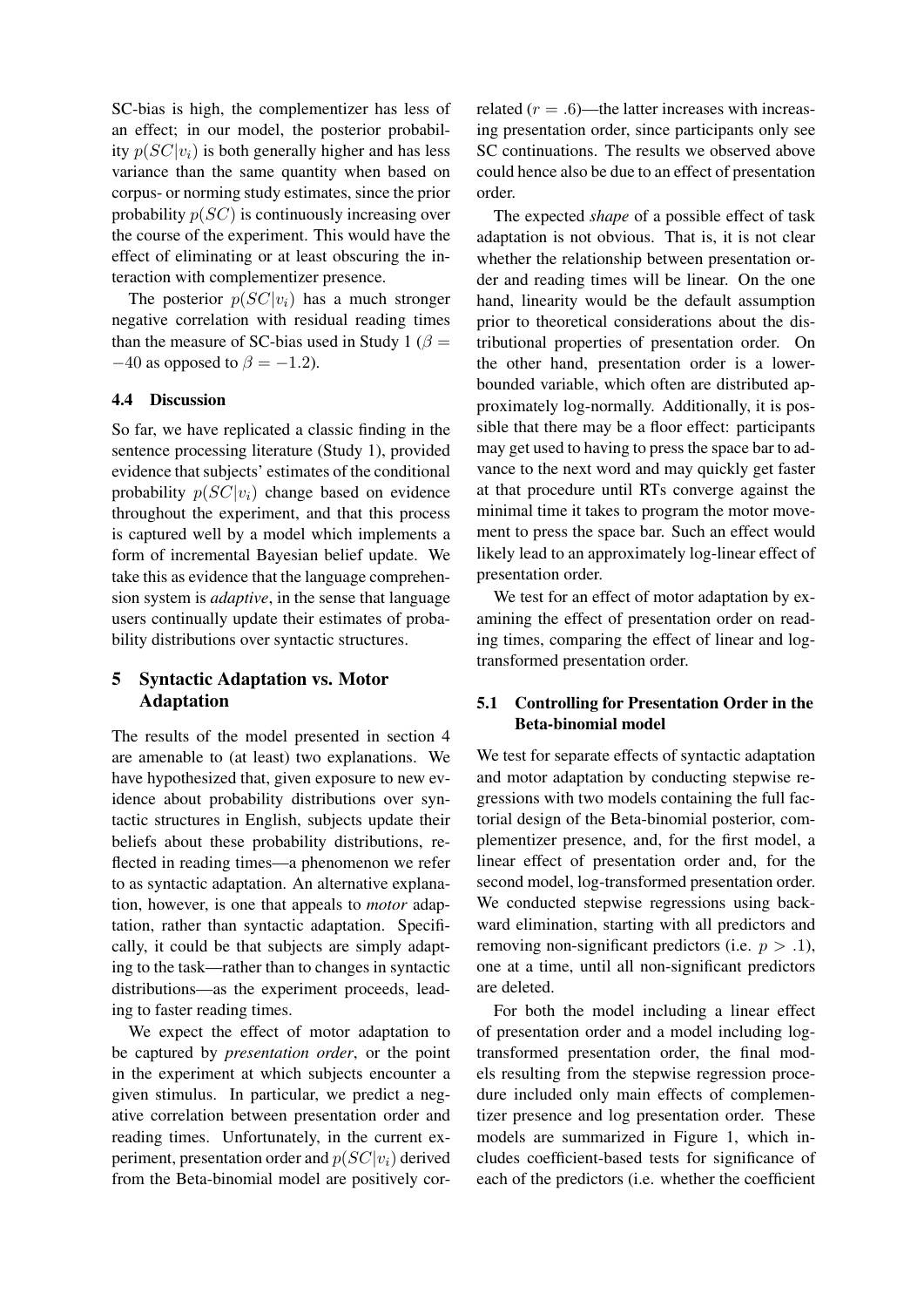is significantly different from zero) as well as  $\chi^2$ based tests for significance (i.e. the difference between a model with that predictor and one without). Comparing the two resulting models based on the Bayesian Information Criterion, the model containing log-transformed presentation order is a better model than one with a linear effect of presentation order ( $BIC_{log} = 37467$ ;  $BIC_{non-log} =$ 37510).

| Pres. order untransformed       |                   |                                |       |               |
|---------------------------------|-------------------|--------------------------------|-------|---------------|
| Coef. and $\chi^2$ -based tests |                   |                                |       |               |
| Predictor                       | B                 | $\boldsymbol{p}$               | $x^2$ | р             |
| Comp. pres.<br>Pres. order      | $-4.3$<br>$-.7$   | $\epsilon$ .05<br>$<.001$ 28.2 | 4.9   | <.05<br><.001 |
| Pres. order log-transformed     |                   |                                |       |               |
| Coef. and $\chi^2$ -based tests |                   |                                |       |               |
| Predictor                       | ß                 | $\boldsymbol{p}$               | $x^2$ | р             |
| Comp. pres.<br>Pres. order      | $-4.3$<br>$-33.8$ | <.05<br>$< .001$ 29.4          | 4.8   | <.05<br><.001 |

Table 1: Coefficient- and  $\chi^2$ -based tests for significance of model resulting from stepwise regression

In sum, the beta-binomial derived posterior appears to have no predictive power after presentation order is controlled for. This result does not depend on how presentation order is treated (i.e. log-transformed or not).

# 5.2 The interaction between SC-bias and presentation order

The results from the previous section suggest that the Beta-binomial derived posterior carries no predictive power after presentation order is controlled for. Is there any evidence at all for syntactic adaptation (as opposed to motor, or task, adaptation)?

To attempt to answer this, we analyzed the reading data using the model reported in section 3, with an additional main effect of presentation order, as well as the interactions between presentation order and the other predictors in the model. An overall decrease in reading times due to motor adaptation should surface as a main effect of presentation order, as mentioned; syntactic adaptation, however, is predicted to show up as a twoway interaction between SC-bias and presentation order—since subjects only see SC continuations, subjects should expect this outcome to become more and more probable over the course of the experiment, causing the correlation between SC-bias and reading times to become weaker (thus we predict the interaction to have a positive coefficient).

To test for such an interaction, we performed a stepwise regressions with two models containing the full factorial design of SC-bias, complementizer presence, and, for the first model, a linear effect of presentation order and, for the second model, log-transformed presentation order. The stepwise regression procedure here was identical to the one reported in the previous section.

For both models, the remaining predictors were main effects of presentation order, complementizer presence, and SC-bias, as well as a two-way interaction between SC-bias and complementizer presence and a two-way interaction between SCbias and presentation order. The results of these models are given in Table 2.

| Pres. order untransformed                                                                                                                       |                                                   |                                            |                                     |                                          |
|-------------------------------------------------------------------------------------------------------------------------------------------------|---------------------------------------------------|--------------------------------------------|-------------------------------------|------------------------------------------|
| Coef. and $\chi^2$ -based tests                                                                                                                 |                                                   |                                            |                                     |                                          |
| Predictor                                                                                                                                       | B                                                 | $\boldsymbol{p}$                           | $x^2$                               | p                                        |
| SC-bias<br>Comp. pres.<br>Pres. order<br>SC-bias:Comp.<br>SC-bias:Pres. Order<br>Pres. order log-transformed<br>Coef. and $\chi^2$ -based tests | $-.4$<br>$-4.4$<br>$-.9$<br>2.6<br>$\cdot$ 1      | $=.8$<br><.001<br><.001<br><.05<br><.05    | 11.5<br>18.1<br>420.9<br>5.3<br>6.2 | <.001<br><.001<br><.001<br><.05<br><.05  |
| Predictor                                                                                                                                       | β                                                 | $\boldsymbol{p}$                           | $\chi^2$                            | $\boldsymbol{p}$                         |
| SC-bias<br>Comp. pres.<br>Pres. order<br>SC-bias:Comp.<br>SC-bias:Pres. Order                                                                   | $-1.4$<br>$-4.6$<br>$-42.4$<br>$2.6\,$<br>$3.5\,$ | $=.5$<br><.001<br><.001<br><.05<br>$= .06$ | 8.9<br>19.3<br>461.2<br>5.2<br>3.4  | <.05<br><.001<br><.001<br><.05<br>$=.06$ |

Table 2: Coefficient- and  $\chi^2$ -based tests for significance of model resulting from stepwise regression

The main findings reported in Study 1 (i.e. a main effect of complementizer presence and a two-way interaction between SC-bias and complementizer presence) are replicated here, and do not depend on whether presentation order is logtransformed. However, the interaction between SC-bias and presentation order is less reliable when presentation order is log-transformed, reaching only marginal significance. In short, an adequate account of the data requires reference to both motor adaptation (in the form of a main effect of presentation order, log-transformed) and syntactic adaptation.

If subjects are improving at the task, and the effect of presentation order represents a kind of adaptation to the task of self-paced reading, we would expect to find a main effect of presentation order on reading times at *all* regions. This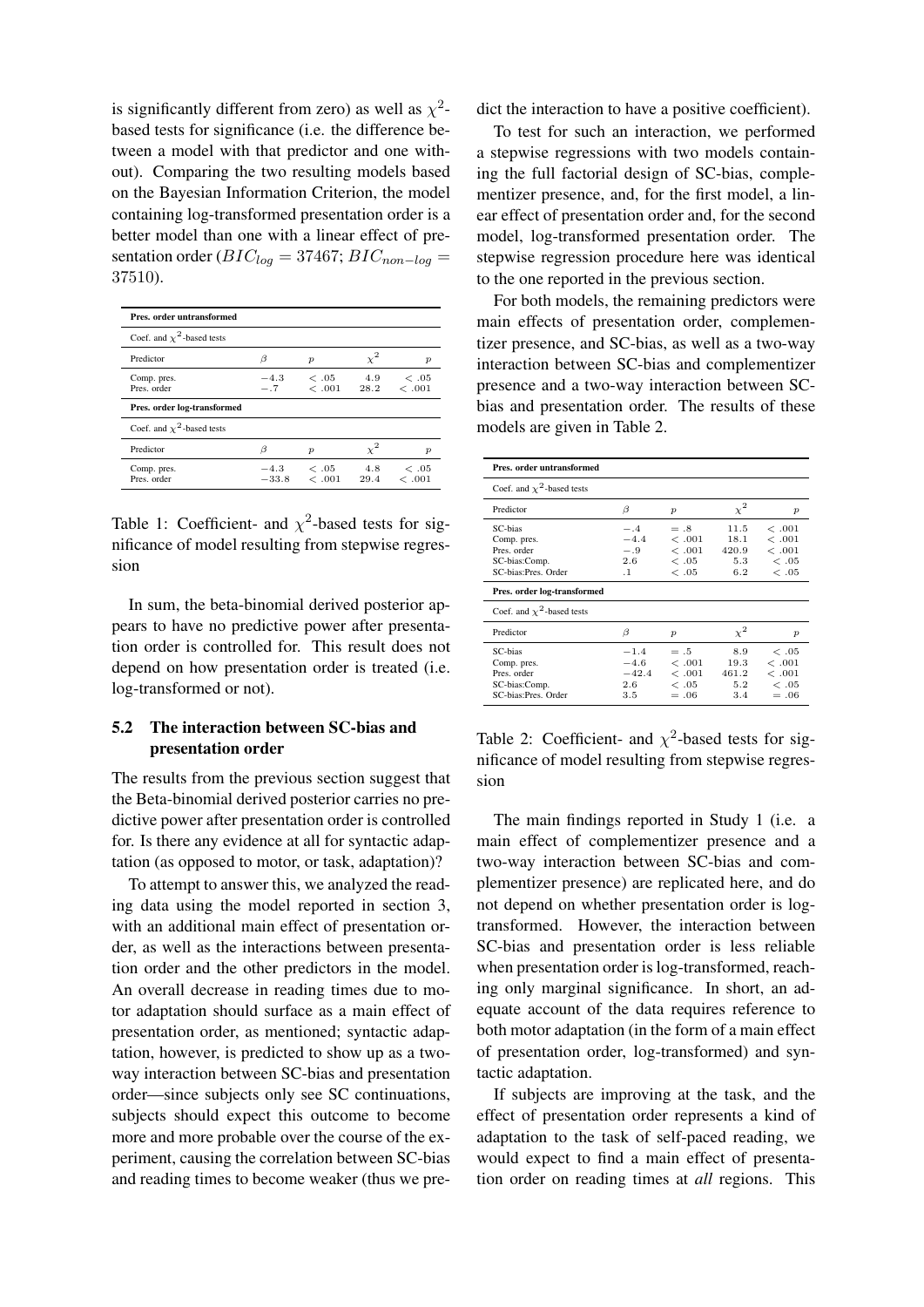is the case—a strong negative correlation between presentation order and reading times holds across all regions. Evidence that the observed interaction is due to syntactic belief update comes from the fact that the interaction between SC-bias and presentation order, unlike the main effect of presentation order, is *limited to the disambiguating region of the sentence*. We performed the regression reported above on residual reading times at the main verb (e.g. *acknowledge*), ambiguous (e.g. *the study*), and disambiguating (e.g. *had been*) regions. These analyses revealed, as expected, main effects of presentation order across all regions. At the verb and ambiguous regions, however, presentation order did not interact with SC-bias.

| Region                                    |                      | $p-value$                       |
|-------------------------------------------|----------------------|---------------------------------|
| Main effect of pres. order                |                      |                                 |
| Verb<br>Ambig. region<br>Disambig. region | $-.95$<br>- 9<br>- 9 | < 0.01<br><.001<br><.001        |
| Pres. order X SC-bias interaction         |                      |                                 |
| Verb<br>Ambig. region<br>Disambig. region | .09<br>.04<br>-1     | $= .24$<br>$=.37$<br>$\leq .05$ |

Table 3: Main effect of presentation order and interaction of presentation order with SC-bias at different regions in the critical sentences

This finding provides initial evidence that subjects adapt their linguistic expectations to the evidence observed throughout the experiment. However, the interaction between presentation order and SC-bias in this analysis is amenable to an alternative interpretation: interactions between presentation order and other variables could emerge if subjects' reaction times reach some minimum value over the course of the experiment, causing any other variable to become less strongly correlated with the dependent measure as reaction times approach that minimum value. Thus this interaction could be an artefact of a *floor effect*.

To test the possibility that the SC-biaspresentation order interaction is the result of a floor effect, we compared the 1st, 5th, and 10th fastest percentiles of residual reading times across all regions. As shown in Figure 3, faster reading times are observed at each quantile in at least one other region. In other words, reading times in the disambiguating region do not seem to be bounded by motor demands associated with the task. We hence tentatively conclude that the interaction between SC-bias and log-transformed presentation order is not the result of a floor effect, although this issue deserves further attention.



Figure 3: Minimum and upper boundary of 1st, 5th, and 10th percentile values of residual reading times across all sentence regions

# 6 Conclusion

We hypothesized that the language comprehension system rapidly adapts to shifts in the probability distributions over syntactic structures on the basis of experience with those structures. To investigate this phenomenon, we modelled reading times from a self-paced reading experiment using a Bayesian model of incremental belief update. While an initial test of the Beta-binomial model was encouraging, the predictions of the Beta-binomial model are highly correlated with presentation order in the current data set. This means that it is hard to distinguish between adaptation to the task of self-paced reading and syntactic adaptation. Indeed, model comparison suggests that the Bayesian model does not explain a significant amount of the variance in reading times once motor adaptation (as captured by stimulus presentation order) is accounted for. In a secondary analysis, we did, however, find preliminary evidence of syntactic adaptation. That is, while the Betabinomial model does not seem to capture syntactic belief update adequately, there is evidence that comprehenders continuously update their syntactic distributions.